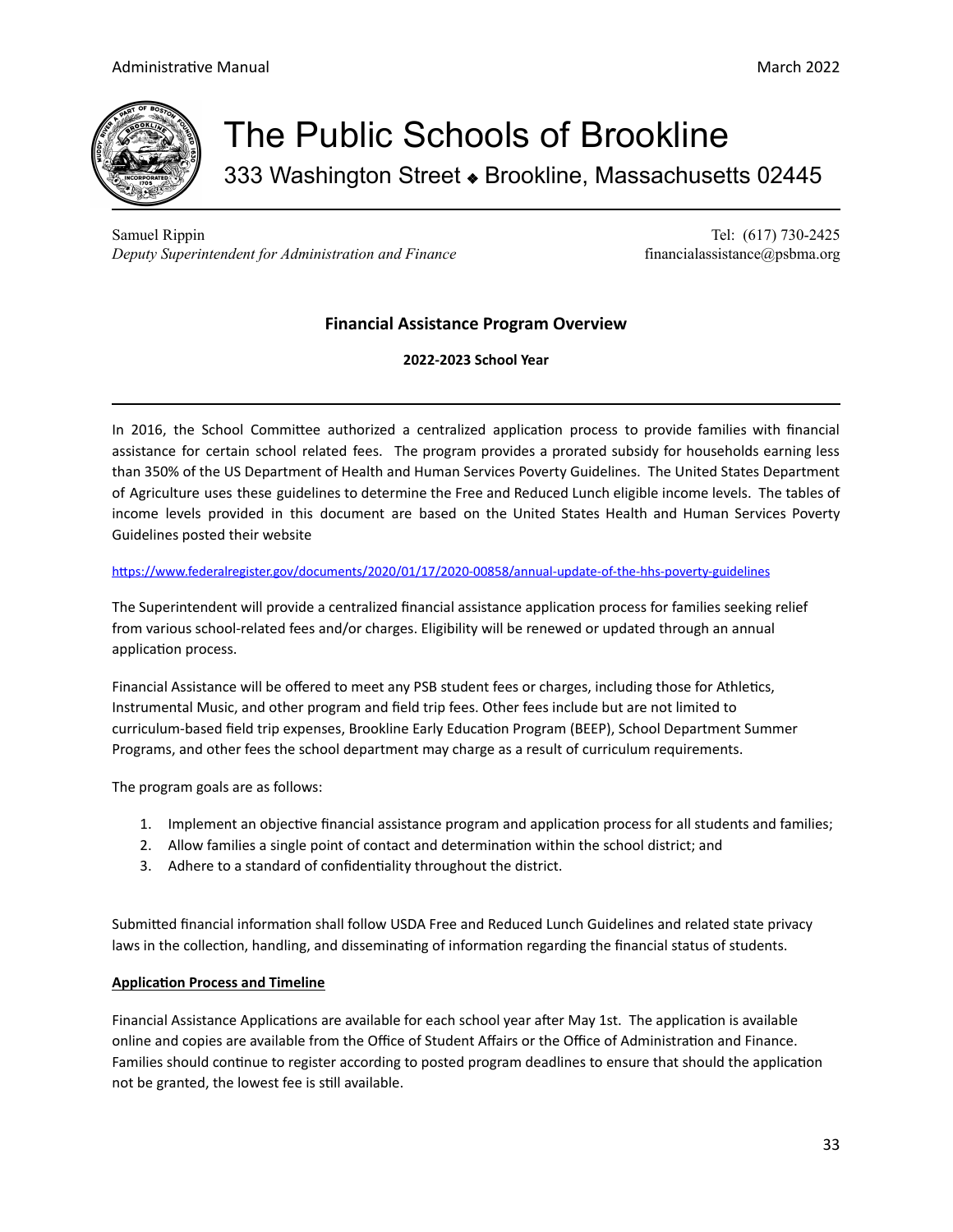Applications are processed by the Office of Administration and Finance throughout the school year as they are submitted. Due to the volume of applications at registration periods and the information required, it can take up to four weeks or more to have an application processed from start to final notification of parents and the program for which they are seeking the waiver. Every effort is made to process these applications as quickly as possible.

# Steps:

- 5) Complete the application and provide copies of documentation requested. Income and financial support must be documented (copies can be made for you at the Office of Administration and Finance);
- 6) Submit completed form to the Office of Administration and Finance;
- 7) Determination is made by the Office of Administration and Finance;
- 8) The Office of Administration and Finance completes notification by letter to the family, school principal, and programs.

Due to the nature of the application process, we do not take into account mortgage payments, property value (unless zero income is reported), college tuitions, or household expenses.

# **Program Eligibility and Determination for Participation**

- 1. Principals, Guidance/School Counselors, and all other employees are prohibited from making a determination of financial need outside of the Superintendent's established process.
- 2. Families in the United States on an active Visa are not eligible for financial assistance.<sup>3</sup>
- 3. Eligibility shall only be determined by the Office of Administration and Finance.
- 4. The Homeless Liaison shall maintain a list and provide an update as necessary to the School Business Administrator of all students who have been determined to qualify for services under McKinney-Vento Homeless Assistance Act. 4
- 5. The Public Schools of Brookline School Committee has made the following determination for income eligibility for financial assistance: 5

https://www.uscis.gov/green-card/green-card-processes-and-procedures/public-charge

<sup>&</sup>lt;sup>3</sup> "The purpose of the form is to show that you have the financial means to live in the United States without needing welfare or financial benefits from the U.S. government. The law requires that the sponsor demonstrate that he or she is able to assist you financially. The sponsor must show that he or she has an annual income of not less than 125 percent of the federal poverty level. The federal poverty guidelines are set once a year, and can be found on Form I-864P, Poverty Guidelines."

<sup>&</sup>lt;sup>4</sup> http://www.clcm.org/McKinney-Vento.html

<sup>&</sup>lt;sup>5</sup> The Financial Assistance program shall use the US Department of Health and Human Services poverty guidelines and expand it by a multiplier to better match our community's income level and assist families that are above the Free and Reduced Lunch Guidelines with school fees that are assessed for a variety of activities[.](http://www.fns.usda.gov/school-meals/income-eligibility-guidelines) http://www.fns.usda.gov/school-meals/income-eligibility-guidelines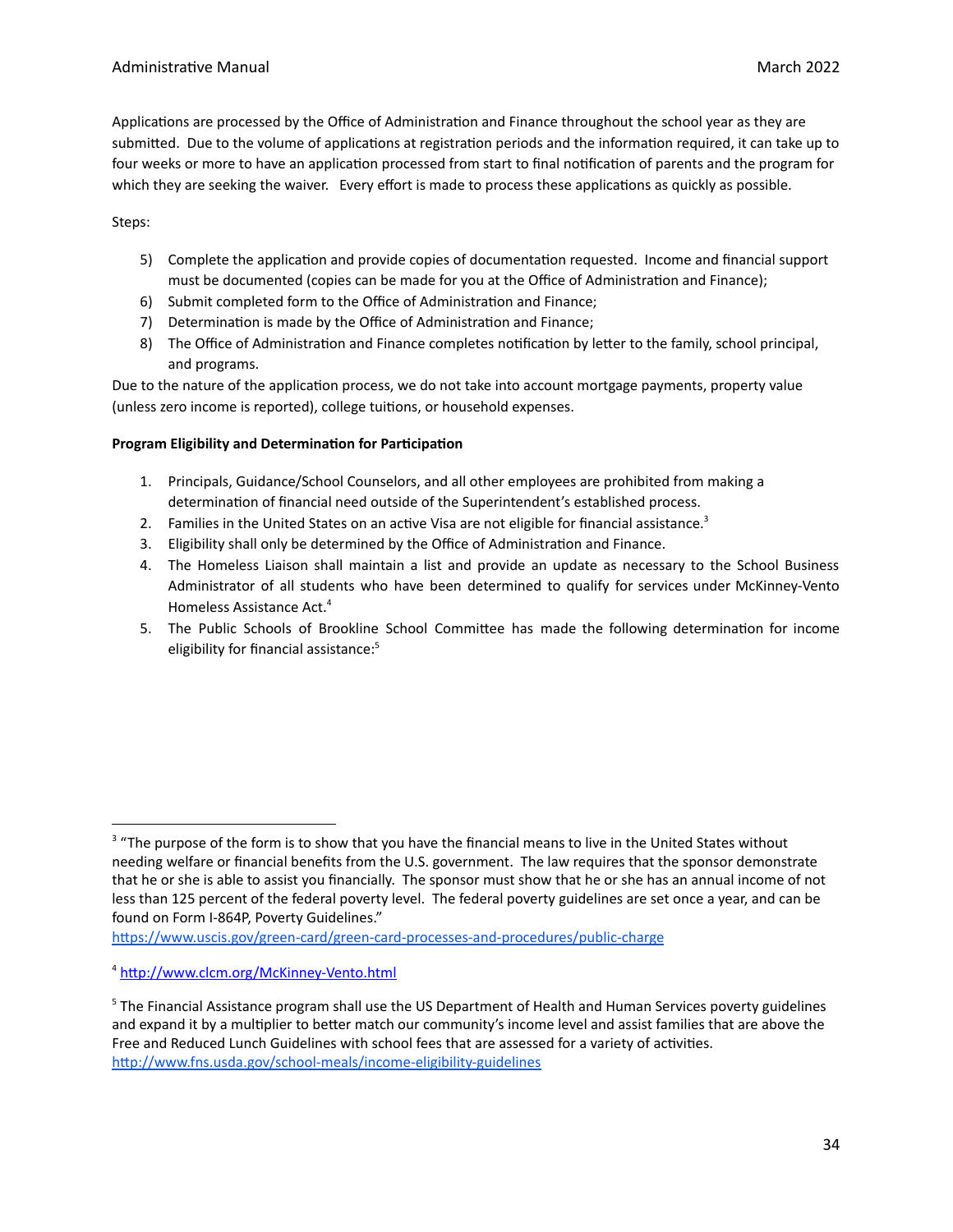| <b>Determination Status</b>           | <b>Income Level over Poverty Guideline</b><br>for Household Income | Households will pay    |
|---------------------------------------|--------------------------------------------------------------------|------------------------|
| Approved for Free                     | $< 200\%$                                                          | \$0 program fee        |
| McKinney-Vento Homeless Determination |                                                                    | \$0 program fee        |
| Foster Care (individual only)         |                                                                    | \$0 program fee        |
| 75% Reduction of Fee                  | 201% - 300%                                                        | 25% of the program fee |
| 50% Reduction of Fee                  | 301% - 350%                                                        | 50% of the program fee |

\* % above HHS Poverty Guidelines

The income distribution is based on the statistics of the number of households who are on the margin of economic stability and recognition of the high housing costs and property tax in Brookline. A table is provided for the income levels that apply in each category for each household size

| 2022 Poverty Guidelines for the 48 Contiguous States and the District of Columbia |  |  |
|-----------------------------------------------------------------------------------|--|--|
|                                                                                   |  |  |

| Persons in<br>family/<br>househol<br>d                                               | <b>Poverty</b><br>guideline | Free<br>Lunch<br>(130%) | <b>Reduced</b><br>Lunch<br>(180%) | B<br>$\mathbf{o}$<br>$\mathbf{o}$<br>k | <b>Free</b><br>Family<br><b>Waiver</b><br>(200%) | <b>Reduced</b><br>Fee to<br>25% of Fee<br>(300%) | <b>Reduced</b><br>Fee by 50%<br>of Fee<br>(350%) |  |
|--------------------------------------------------------------------------------------|-----------------------------|-------------------------|-----------------------------------|----------------------------------------|--------------------------------------------------|--------------------------------------------------|--------------------------------------------------|--|
| 1                                                                                    | \$13,590                    | \$17,667                | \$24,462                          | n                                      | \$27,180                                         | \$40,770                                         | \$47,565                                         |  |
| 2                                                                                    | \$18,310                    | \$23,803                | \$32,958                          | е<br>D                                 | \$36,620                                         | \$54,930                                         | \$64,085                                         |  |
| 3                                                                                    | \$23,030                    | \$29,939                | \$41,454                          |                                        | \$46,060                                         | \$69,090                                         | \$80,605                                         |  |
| $\overline{4}$                                                                       | \$27,750                    | \$36,075                | \$49,950                          |                                        | \$55,500                                         | \$83,250                                         | \$97,125                                         |  |
| 5                                                                                    | \$32,470                    | \$42,211                | \$58,446                          | t                                      | \$64,940                                         | \$97,410                                         | \$113,645                                        |  |
| 6                                                                                    | \$37,190                    | \$48,347                | \$66,942                          | W<br>a                                 | \$74,380                                         | \$111,570                                        | \$130,165                                        |  |
| $\overline{7}$                                                                       | \$41,910                    | \$54,483                | \$75,438                          | v<br>e                                 | \$83,820                                         | \$125,730                                        | \$146,685                                        |  |
| 8                                                                                    | \$46,630                    | \$60,619                | \$83,934                          |                                        | \$93,260                                         | \$139,890                                        | \$163,205                                        |  |
| SOURCE: Federal Register, Document Citation: 85 FR 3060, Wednesday, January 12, 2022 |                             |                         |                                   |                                        |                                                  |                                                  |                                                  |  |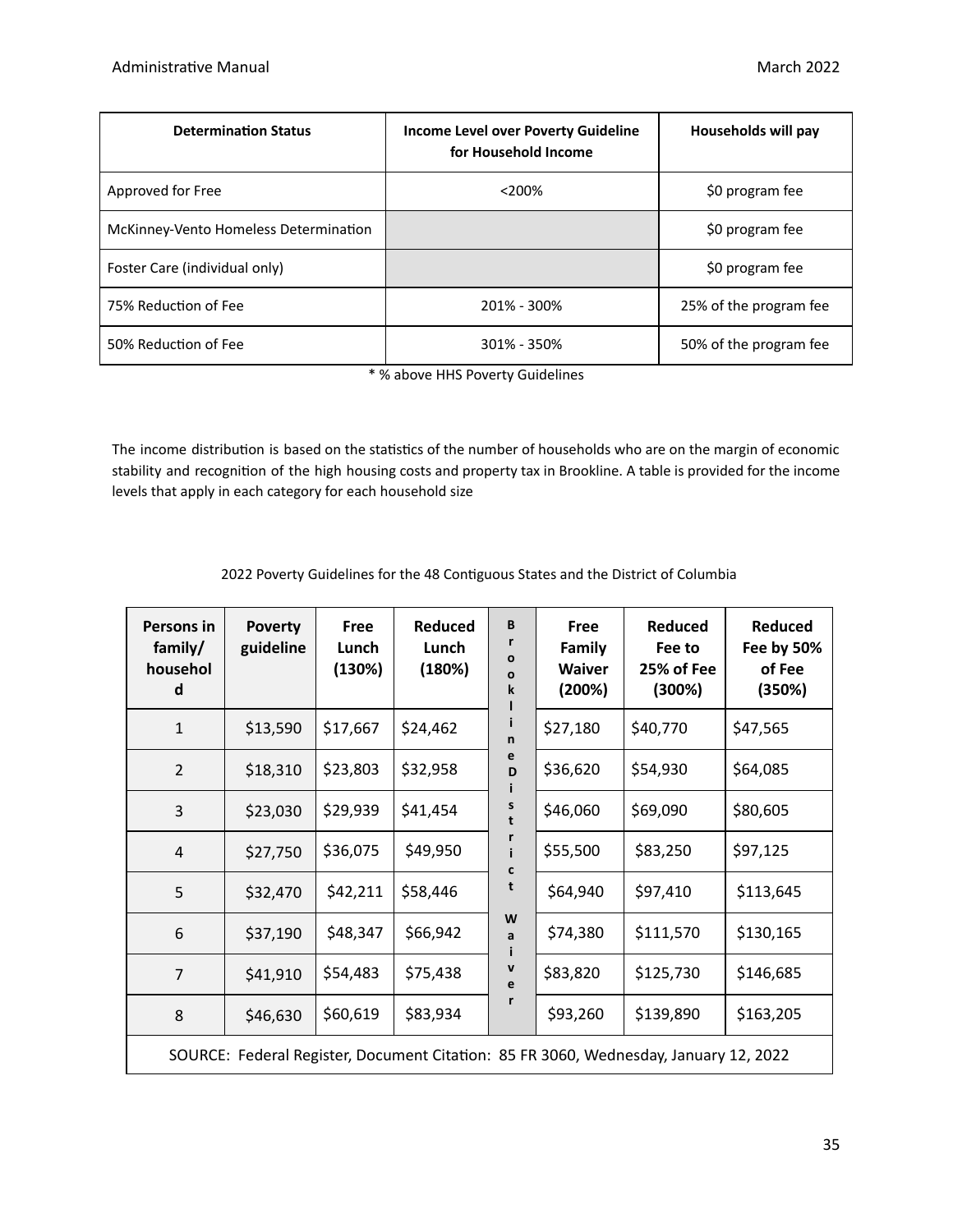#### **Exclusions**

The Financial Assistance Program does NOT apply to optional activities, including but not limited to student travel programs and senior prom.

At the Superintendent's discretion, this Financial Assistance Program may be used to support qualified students in optional trips.

Optional activities that receive official sponsorship of the School Committee must comply with equitable access as determined by the School Committee for all students to participate.

#### **Determination of Income**

The Public Schools of Brookline Financial Assistance Program determines income based on the income of ALL household residents. Anyone living in your household is required to submit income documentation including domestic partners, relatives, and any other individuals residing at the address. The district has a single application procedure for all school fees for the full school year, with only school lunch being the exception. No employee, coach, or staff member has the authority to waive any fees or charges without the income determination letter provided by the Office of Administration and Finance.

Required documentation of household income includes but is not limited to the following:

- 1. **The Public Schools of Brookline requires financial assistance applicants to submit a copy of the IRS** Federal Tax Return transcript. The school district will no longer be accepting copies of form 1040, 1040A, or 1040EZ. Parents must obtain a **FREE** official Tax Return Transcript of their Federal Tax Return from the IRS for each of the wage earner, not filing jointly, residing the household.
	- a. 2021 Internal Revenue Service TRANSCRIPT, call 800-908-9946 or visit: https://www.irs.gov/individuals/get-transcript
- 2. Supplemental Security Income (SSI) and Disability Income;
- 3. Unemployment Compensation and Severance Pay;
- 4. Alimony and Child Support Agreements;
- 5. Transitional Assistance Letters and Benefits;
- 6. Brookline Housing Authority Income Determination Letter;
- 7. Section 8 Housing Voucher;
- 8. Foster Children are handled as one household and are not included as a member of the family in which they are residing or in the household income of the custodial parent;
- 9. Non-Custodial Parent income is considered when one parent receives the tax deduction for the dependent and there is no record of child support;
- 10. Valid Employment Contract if not paying taxes.

# If these documents cannot be provided, the Office of Administration and Finance will not be able to process your *application and financial assistance will not be made available.*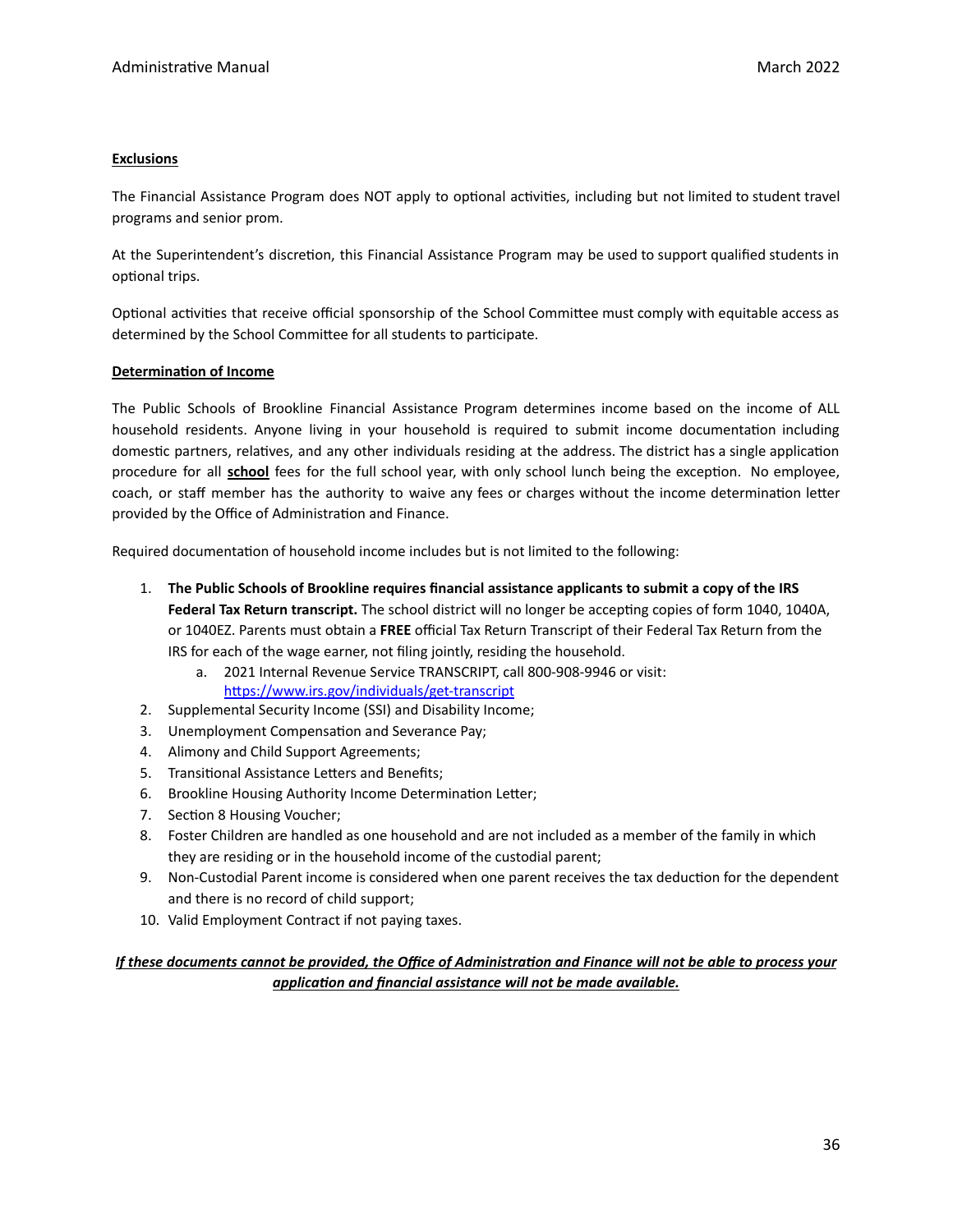#### **Verification of Income**

The program will ask for and require documentation of income from parties who do not reside with the household that are providing financial support. Particularly if there is no documentation regarding the status of child support or death cerficate or district knowledge of deceased parents. Guardianship and Foster Child status must also be provided if not already a matter of student record. Failure to provide documentation at the time of the application will delay the determination process. Your child will not be allowed to participate in any program until the documentation has been received by the Office of Administration and Finance.

#### **Background of the Program**

The School Department undertook centralizing financial assistance applications for families seeking relief from various program fees. The program goals were as follows:

- 1. Implement an objective financial assistance program for all students and families;
- 2. Allow families a single point of contact and determination within the school district;
- 3. Adhere to a standard of confidentiality throughout the district;
- 4. Remove the Principal's Office and Guidance staff from making determinations of financial need using Free and Reduced Lunch applications, which violates the USDA School Lunch program.

Financial Assistance is offered system-wide and includes Athletics, and all other program and field trip fees. Other program fees include curriculum-based field trip expenses, Brookline Early Education Program (BEEP) tuition, and other fees the school department may charge as a result of curriculum requirements.

The Financial Assistance Program does not include optional field trips or student travel programs, including overnight trips. There is typically no funding source for scholarship for these programs due to the nature of each participant paying their own way. The program leaders for these optional student trips may know of a funding source that will be providing scholarship. However, if there is no funding source for assistance, the student is responsible for the full cost of the trip. The school department is not responsible for finding the financial assistance funds for the student if there are none readily available.

#### **Other Financial Assistance available in Massachusetts**

**Department of Transitional Assistance**: Supplemental Nutrition Assistance Program or SNAP is the name for the Food Stamp Program. If you live in Massachusetts, you can apply for SNAP/Food Stamps online. http://www.mass.gov/snap. To get more information about SNAP/food stamp benefits and an application, call the Department of Transitional Assistance SNAP Benefits Hotline at 1-866-950-FOOD (3663). SNAP benefits are available for qualified Massachusetts residents.

**USDA Free and Reduced Lunch Program:** In August, Free and Reduced Lunch Applications will be mailed to all registered student households. In order to receive Free or Reduced Lunch meals, a Free and Reduced Lunch Application must be completed and returned to the Food Service Office. Parents should familiarize themselves with the School Committee Meal Charge Policy. https://www.brookline.k12.ma.us/Page/156